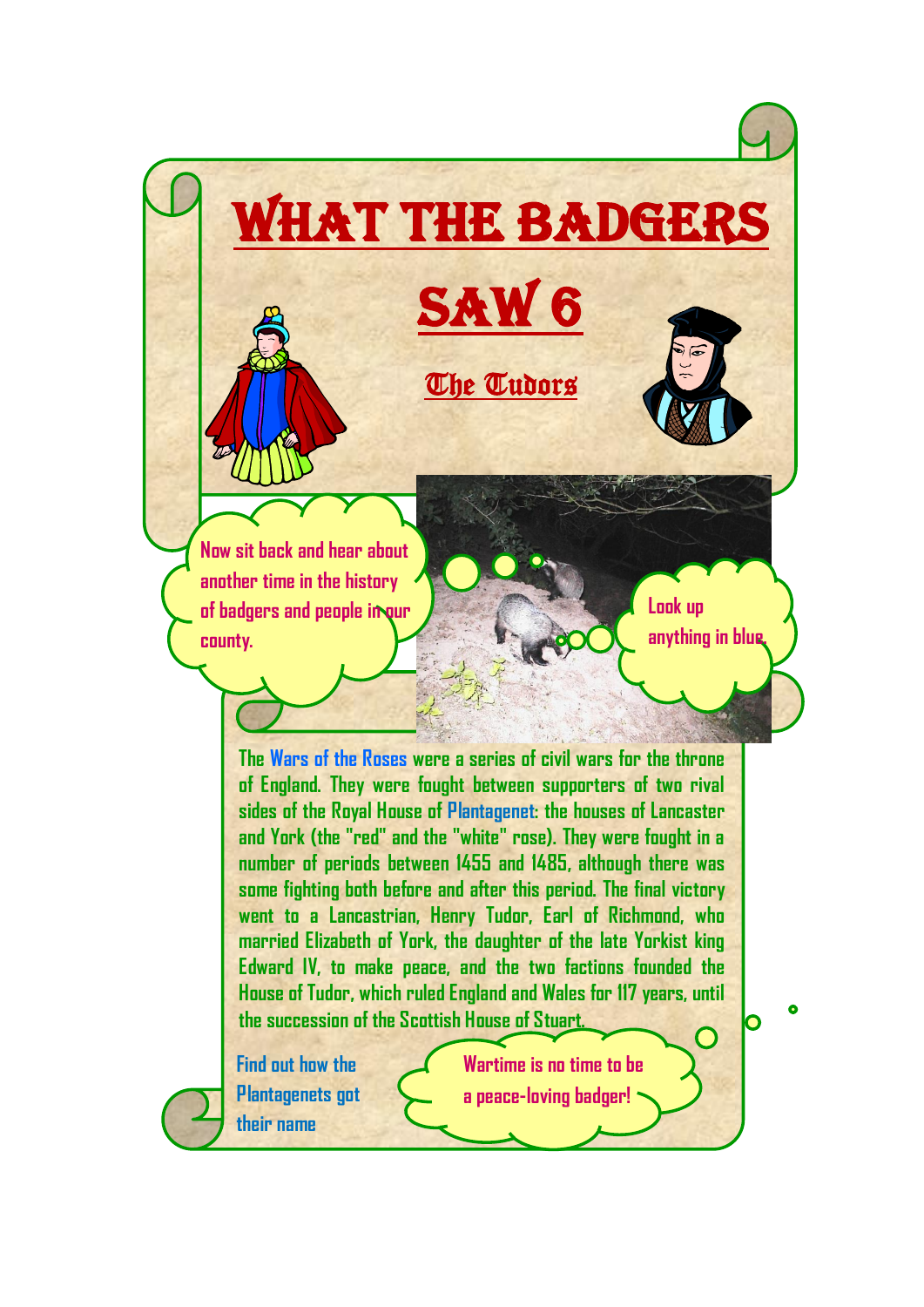**Here in the north, there was trouble between two great families – the Percies and the Nevilles. Locals joined one family or the other. Both families suffered great losses!** 

 **In 1483, King Edward IV died, and his young sons disappeared. They had been held in the Tower of London. (Look up 'The Princes in the Tower'). Their uncle Richard became king. He was a friend of Henry Percy, and made him a very powerful man in the north.**

 **In 1485, Richard III was killed at the Battle of Bosworth Field, and the winner of the battle became king. He was Henry Tudor, and he became Henry VII.**

 **As far as we in the north were concerned, however, 1485 didn't bring much change. The North was still poor. In fact it was probably poorer than ever, because of the fighting during the Wars of the Roses!** 

 **It was still the most lawless part of England, and it was still threatened by the Scots. There was no real peace, good government or prosperity!**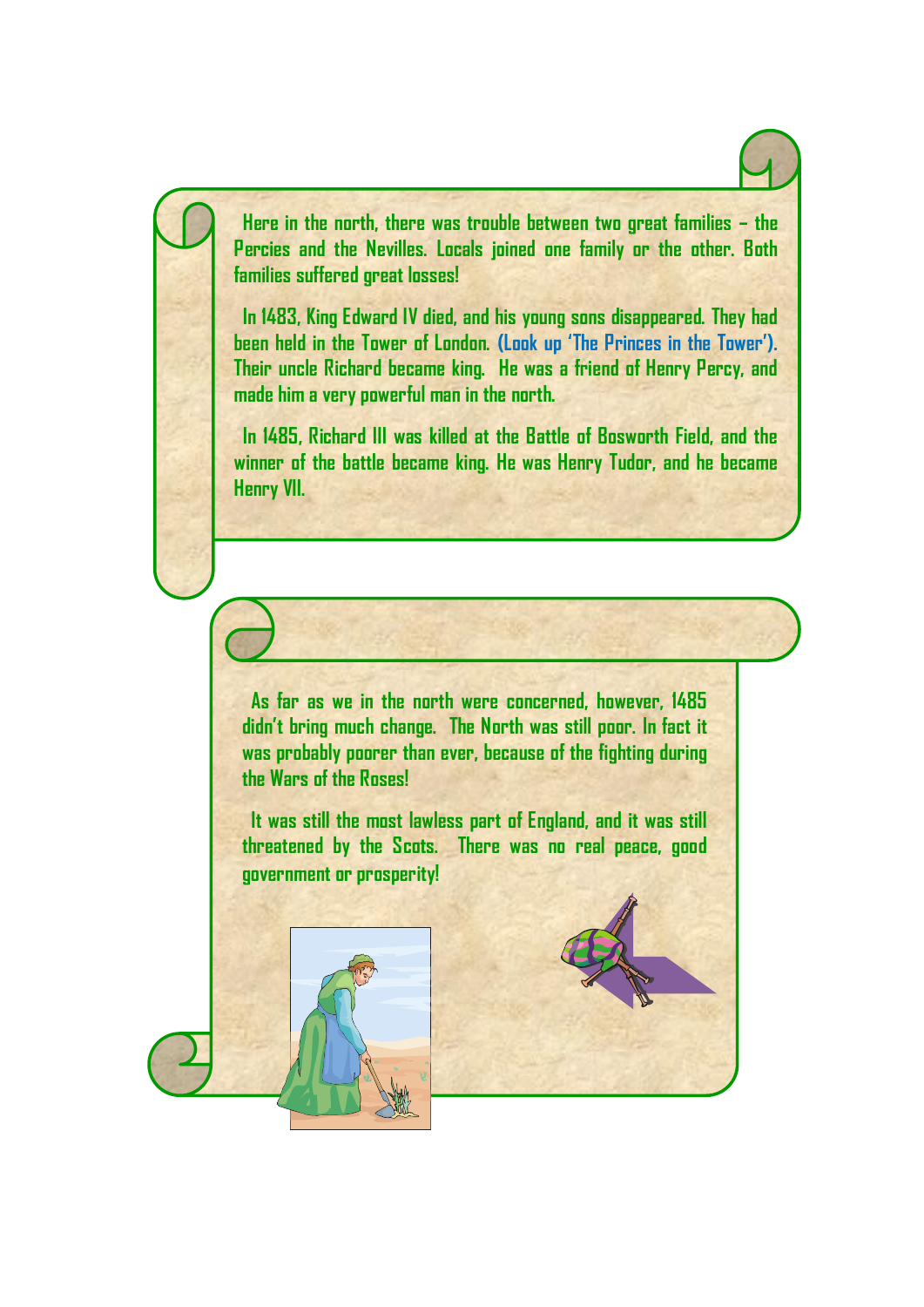**This was a bad time for the Nevilles of Raby. However, the Percies had more luck. Henry Percy kept a splendid household! He had 166 servants! He dressed in all the best clothes and bought lots of books for his library. He spent a fortune for decorations to his castles.**

 **However, Henry Percy died deep in debt, and his son had to sell his lands to King Henry VIII**

**Look up Raby and Alnwick Castles.**



 **At first it was a good time for the Bishops of Durham. They got even more lands given to him.** 

 **However, the Bishop's power was much reduced in the time of Henry VIII. At that time, the king was quarrelling with the Pope about divorcing his wife, Katherine of Aragon.**

 **An Act of Parliament in 1536 closed many of the monasteries and convents in England. Many people in the north were fed up with the king's powers. They all joined together in a rising called the Pilgrimage of Grace. This was serious for the king!** 

 **The rebels marched south to Doncaster, but couldn't cross the River Don because The Duke of Norfolk and some of the king's men was guarding the bridge.** 

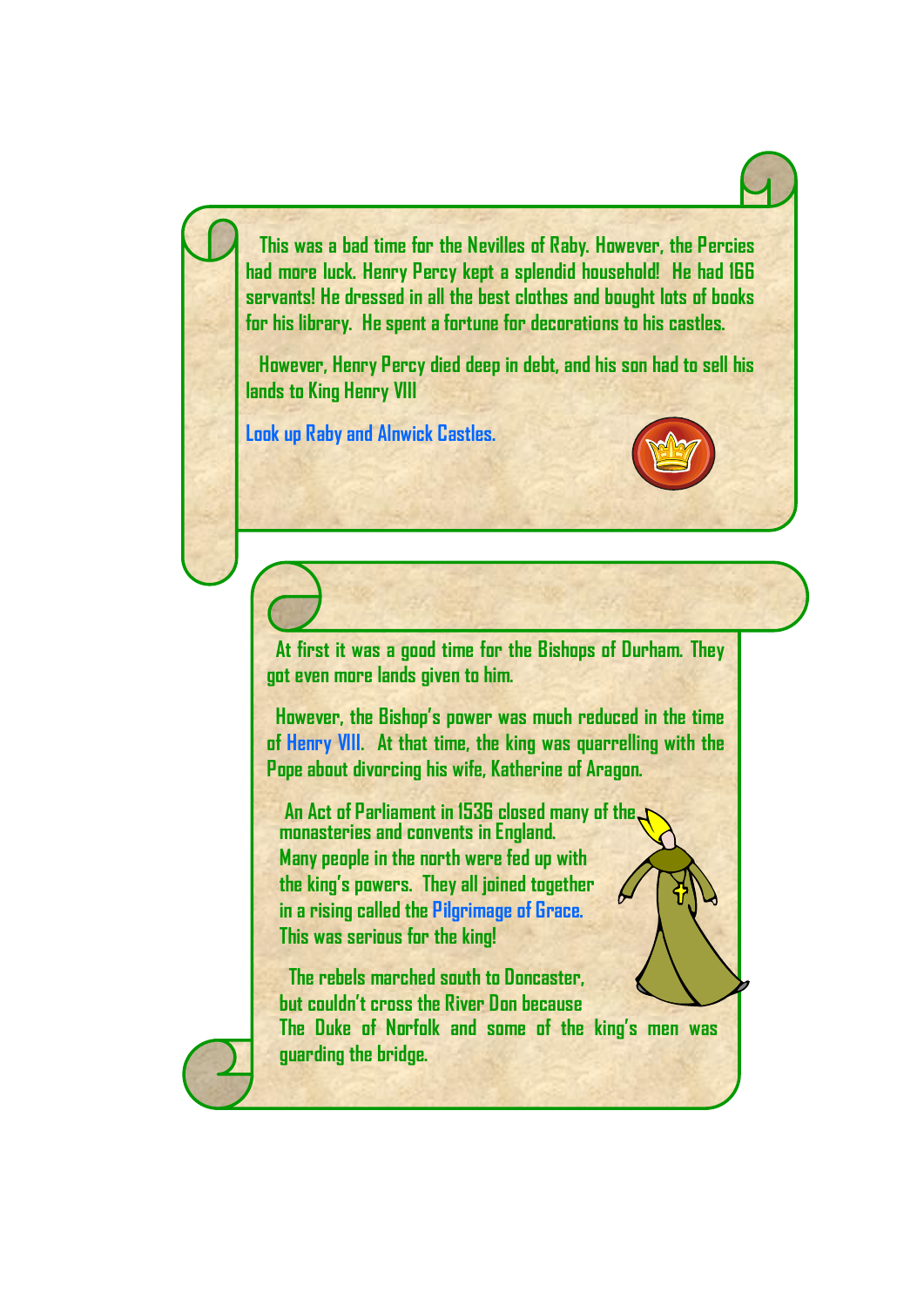**After a while, the Duke allowed the rebels to pass and go to see Henry VIII. But Henry arrested some of the leaders and they were executed! The rest of the people were terrified!**

**Nice guy, our** 

**Henry!**

 $\bullet$ 

 **In 1537, the Council of the North became the government of the north. Bishop Tunstall of Durham became its first President. The council did a good job.** 

 **In 1539, the great abbeys were closed by Henry. By 1545, most of the hospitals were also closed. This was called the Reformation.** 

 **The Council of the North could not stop more trouble! Many here did not like the church that Queen Elizabeth I set up at the beginning of her reign.** 

 **In 1568, Mary Queen of Scots fled from Scotland and hid in the north of England.**



**She was a friend of the Roman Catholic Earls of Westmorland and Northumberland.**

 **Many others supported Mary because they wanted their old religion back, with the Pope as head of the church instead of the Queen. Phillip II of Spain supported Mary, and this made the Earls even more dangerous!**